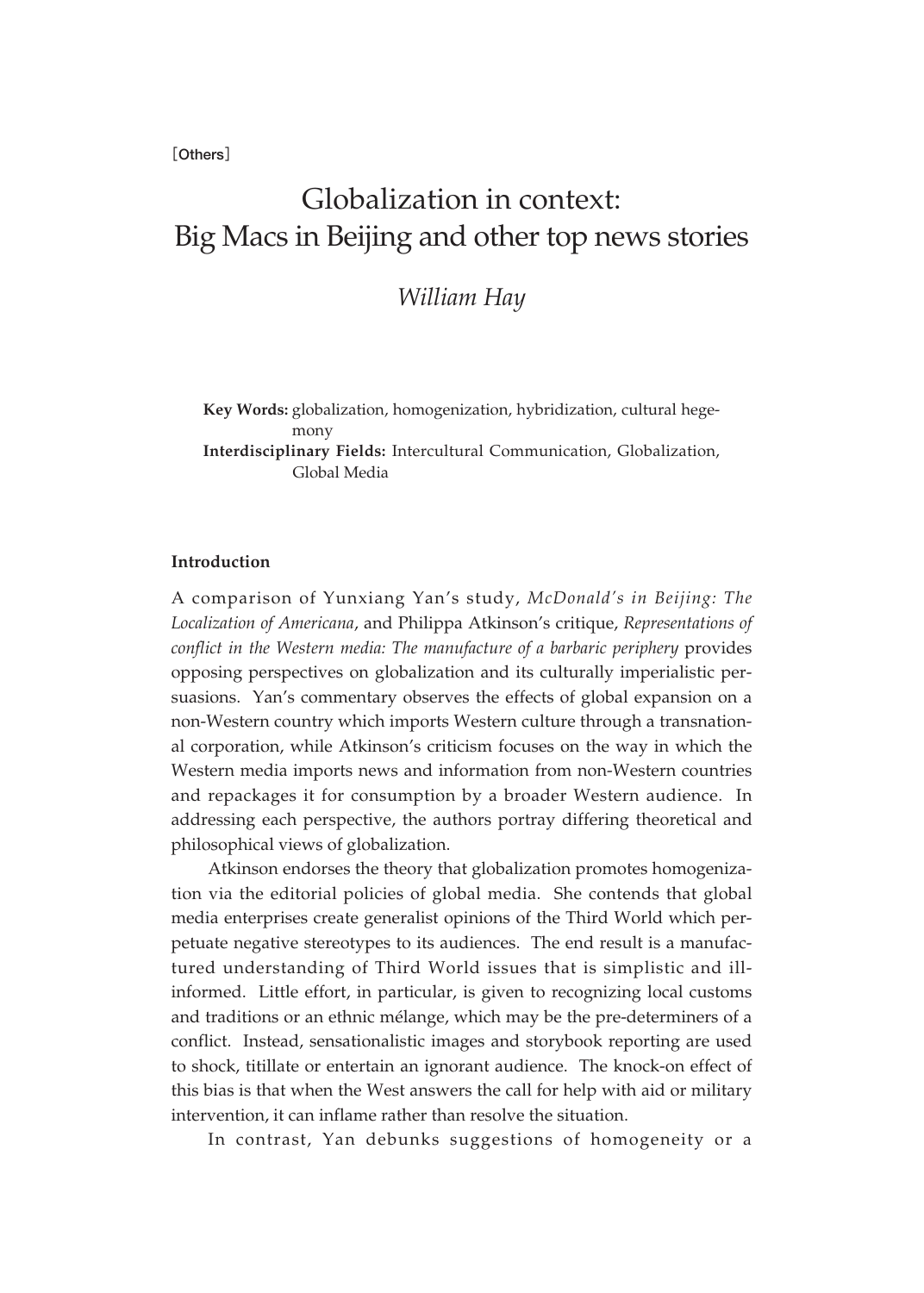'McDonaldization' of Chinese culture as a result of China opening its doors to a dominant global brand. He sees the strong influence of local traditions shaping the McDonald's presence in China and forcing the restaurant chain to adapt to the special needs of the Chinese consumer. His observations have encouraged him to believe global societies are marked by diversity rather uniformity (1997, p. 75) and that transnational corporations (TNCs) like McDonald's provide a bridge to other cultures rather than plant a time bomb in the local culture.

#### **Hybridization**

Perhaps Yan's background has framed his view on what critics consider the cultural hegemony of globalization. He was born and raised in Beijing, lived for over a decade in a peasant village in northern China during the Cultural Revolution and ended up as a Harvard educated professor living and working in the U.S. (Gunde 2003). He is in some respects similar to the new generation of cultural critics Machin and Leeuwin refer to who do not recognize themselves in the image of passive and infantilized victims of mass media manipulation (2007, p. 27). As an ethnic Chinese who has lived the American experience of McDonald's and who understands the roots of its popularity in China, Yan advances the notion that the Chinese consumer is hardly passive and that the McDonald's venture in Beijing is a manifestation of hybridization. Jan Nederven Pieterse defines hybridization in Terry Flew's *Understanding Global Media* as:

... an antidote to the cultural differentialism of racial and nationalist doctrines because it takes as its point of departure precisely those experiences that have been banished, marginalized or taboo in cultural differentialism. (2007, p. 53)

McDonald's has been embraced as a symbol of progress in modern day China, one which casts aside remnants of the repressive Maoist political system. The 'work hard and live a simple life' dogma of the Maoists has been subsumed by a growth of consumerism and replaced with the more liberal doctrine of: 'make money and know how to spend it' (Yan 1997, p. 67). Yan illustrates this point with his anecdote about a couple in their seventies who dined at the Tiananmen Square McDonald's for their first time on the National Day of China on October 1 and to commemorate the momentous occasion they had their photo taken in front of the Golden Arches. The picture was then published in their local newspaper alongside a photo of the couple taken on October 1, 1949, the very first National Day of China and the founding of the People's Republic of China. The photos were hailed as a juxtaposition of the old China with the new. In 1949, the couple was poor,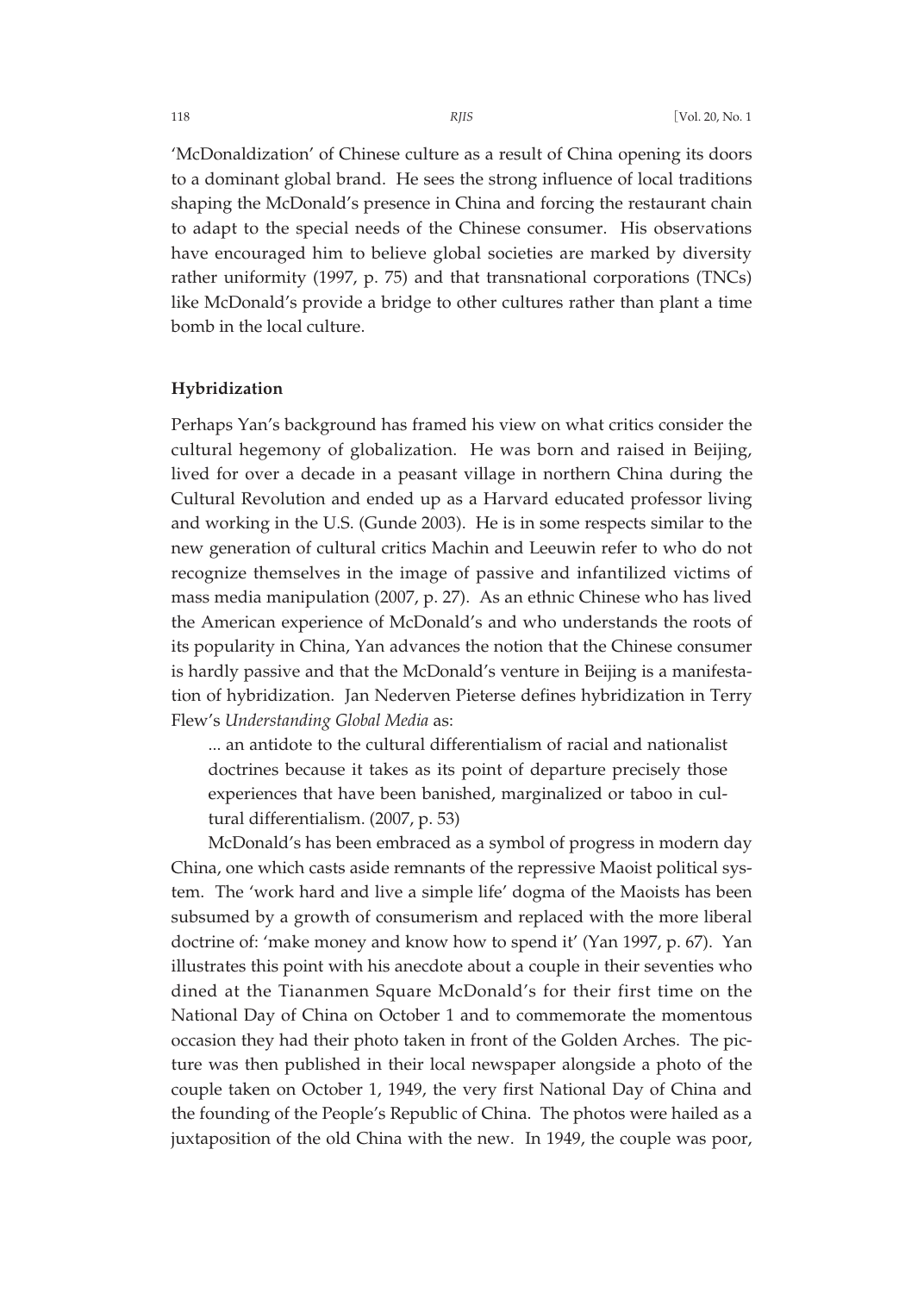serious and thin, saddled with the *Tu* or bitterness of the time, but now they were healthy, happy and fashionable having been delivered to a period of *Yang* or sweetness.

The Chinese have co-opted the Golden Arches of McDonald's to symbolize a very different meaning to what the people in downtown Los Angeles or downtown Tokyo for that matter hold of the fast food chain. McDonald's in Beijing creates an elegant and relaxing dining experience while serving haute cuisine (Yan 1997, p. 53). It is a place to hold a business meeting or to impress a girl on a date or to celebrate a family milestone. Dining regularly at McDonald's announces to the world you are upwardly mobile, a middle-class professional; a somebody. As Yan suggests, the locals have taken the Western notion of 'fast' out of the fast food restaurant (1997, p. 72).

In many respects, localization presents McDonald's in Beijing as more Chinese than American. Ninety-five percent of the food used in its restaurants is grown in China; at the time of the study all of its 1,400 employees were ethnic Chinese; the Chinese flag flies above each restaurant and goofy Ronald McDonald has been replaced by a maternal Aunt McDonald. But that's not to say the locals see McDonald's as a Chinese business or even wish to see it as Chinese. They are buying western style, something exotic, but a version Isaacson describes as:

Even as McDonald's gives foreign consumers the American cultural package, providing them with the transnational feeling, the McDonald's experience abroad is not Americana, but a localized version of Americana. The cultural experience takes on a new meaning, recontextualized in a form that is different from one culture to another. (1999)

Yan sums up the McDonald's experience in China succinctly when he says the Chinese are getting a mere 'taste' of Americana (1997, p. 75), portions from a platter of Western culture the locals find appetizing. He disputes the notion that the cultural tentacles of TNCs strangle a foreign culture and make no worthwhile contributions. McDonald's in Beijing has become a model for hygiene, service, quality control and management systems for local food chains as well as the government; in effect, transferring skills and technology.

By collecting anecdotal evidence from local people and conducting his own ethnographic inquiries, Yan has demonstrated it is difficult to view Chinese consumers as victims of the global expansion of McDonald's. In fact, globalization has promoted diversity as an antidote to the homogeneity of China's isolationist policies of previous regimes. The physical appearance of McDonald's in Beijing may be similar to Mickey Ds in New York or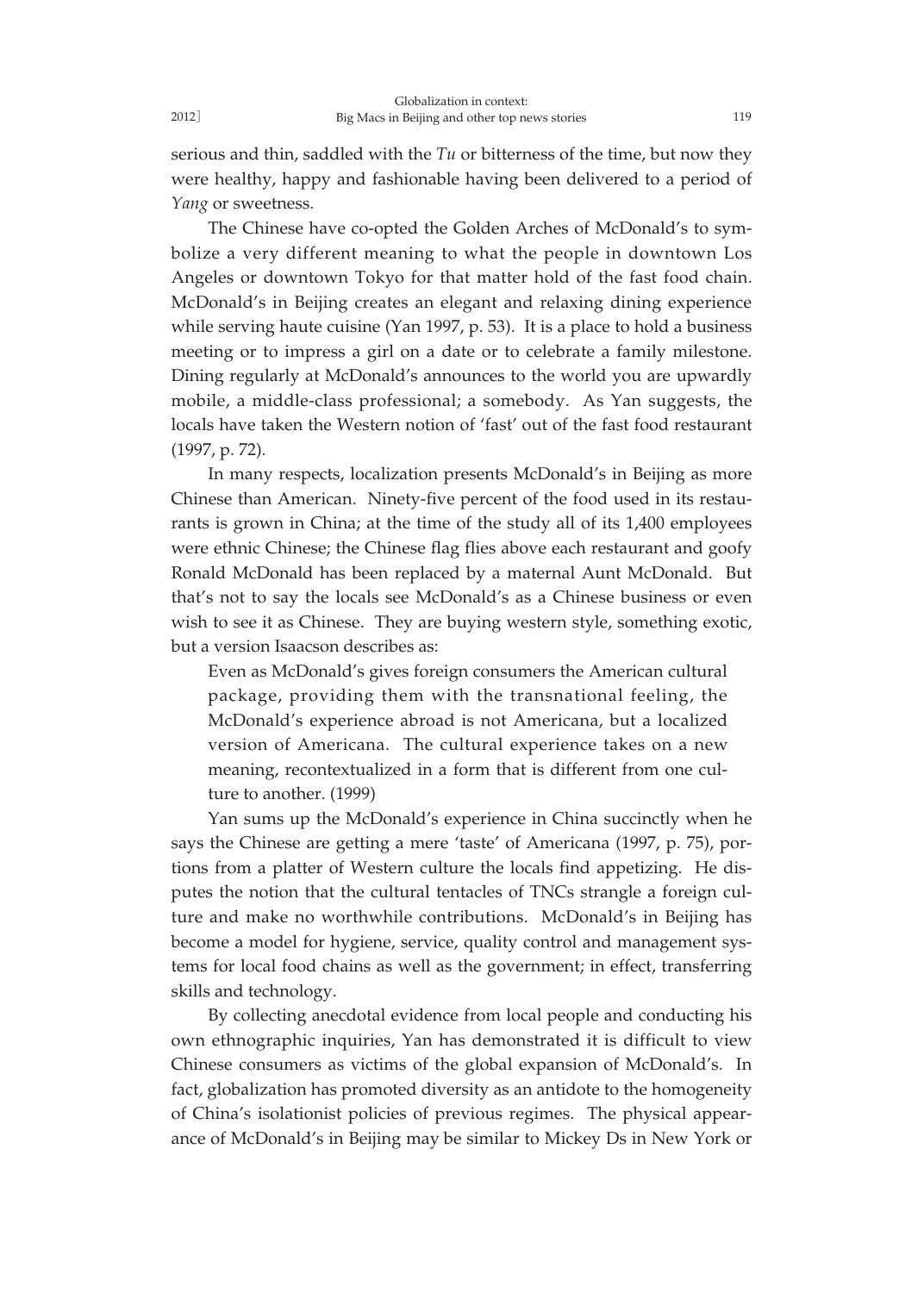Mac in Tokyo or Maccas in Sydney, but once you step inside that's where the similarities end. Rather than devour the local culture, localization of McDonald's has initiated an extension of local customs and traditions. In Yan's eyes, Chinese consumers have adapted and appropriated these cultural products in a positive manner, which has urged him to advise analysts to pay more attention to the responses of local people before drawing grand conclusions about the impact of transnational corporations and globalization (1997, p. 75).

#### **Global Media**

Complete neglect of local concerns in the Third World is at the center of Atkinson's criticism of the practices of the global media, which she identifies as primarily the Western media. Their focus is not on getting the story right, but on getting more viewers to increase ratings shares and attract greater advertising revenue. And, to win a Western audience raised on Hollywood reality and tabloid newspaper treatment of world events, sensationalism wins out over in-depth political analysis of events in the Third World (Atkinson 1999, p. 104). Furthermore, the onset of ubiquitous mobile communications capabilities and the growth of global communications networks have made the dispatch of reporters cost effective and have led to an erosion of dedicated reporters in local bureaus around the world. These days, when a news story breaks in a far-away destination, a reporter can fly in, quickly assess the situation, find an angle to the story, and dispatch the report in time for the evening news bulletin. Consequently, only a superficial understanding of the situation is gleaned by the reporter and passed on to audiences across the world. Oftentimes, the story is driven by storytelling parameters. There is a protagonist and an antagonist, good versus evil, with the emphasis on the good being a reflection of truth, justice and the American way (Atkinson 1999, p. 104).

#### **Homogenization**

Atkinson sees this simplification of news stories coming out of the Third World as a byproduct of Western globalization, which strips away cultural differences to create a homogenized image―Chinese, Japanese, Vietnamese are Asian; an Arab is an Arab; and an African is an African. Flew explains this practice of cultural profiling as:

Globalization generates a global cultural experience where subjective identities are refined less by the relationship of individuals to geographically defined spaces and the 'imagined community' of the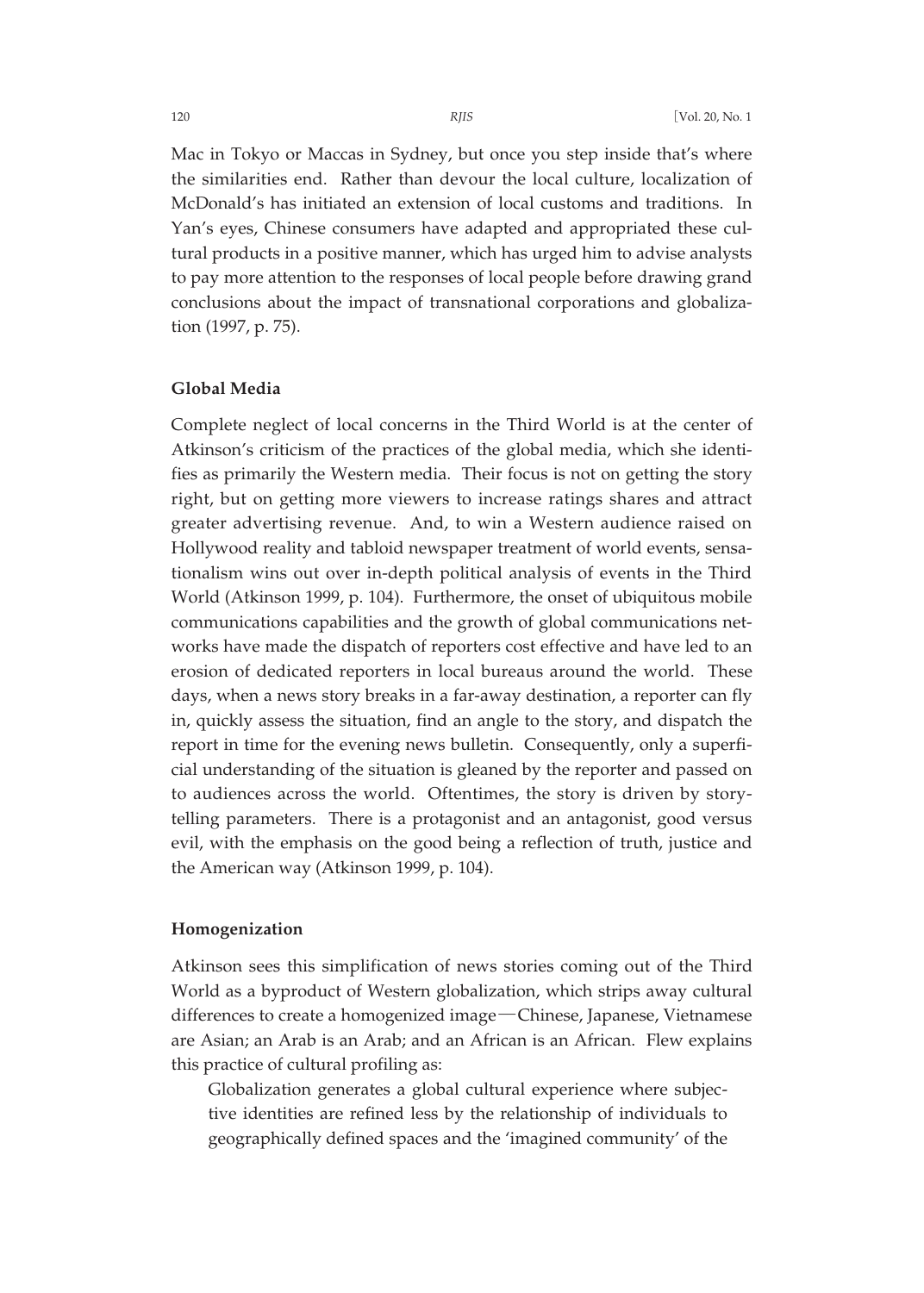nation state, and more by their relationship to complex and interconnected global media and communication flows. (2007, p. 59)

Atkinson illustrates this point first by citing the global media's tendency to portray images of people dressed in authentic costumes and participating in ceremonial dances that haven't changed for generations as daily attire and customs in Third World countries (1999, p. 105). These quaint images of primitive cultures and noble savages are designed to complement the advertising copy in paraphernalia for tourist promotions― 'a place where time stands still'. Secondly, it is the global media which determines what is news and newsworthy for international consumption. For instance, unless a Japanese person was aboard a plane that crashed in a less travelled part of the world, the story is given only cursory treatment or maybe ignored by the Japanese media even though many people were killed. How often have you heard a newsreader announce: 'One hundred and twenty people were killed in a plane crash in Colombia. There were no Japanese passengers aboard.' End of the story.

#### **Western Perceptions of Africa**

Atkinson contends that Africa is especially beset with a blanket cultural stereotype irrespective of the fact that the continent comprises 47 countries. It is painted as a dark place ravaged by war and famine, and exploited by tin pot regimes. In the eyes of the West, it is a barbaric wasteland menaced by machete wielding tribes who mutilate each other for no particular reason. Therein lines the problem of global media representations of complex ethnic and cultural realities. They are unwilling to understand the causes and reasons behind the atrocities to properly represent the images presented on news bulletins. Preference is given to a simple description of what took place to shock an audience instead of exploring the motives. This constant stream of negative images of Africans fighting each other with rudimentary weapons perpetuates perceptions of an uncivilized people.

In Bradford Hall's simple brainteaser, he exemplifies how a lack of information affects our perception (2004). Among his simple arithmetical problems,  $1 + 1 = 2$  seems correct at a glance however  $8 + 9 = 5$  appears to be incorrect, even though we are assured it is correct. When he provides the missing information that it is  $8(am) + 9(hours)$  we can immediately see that it is correct. This supports Atkinson's argument that by ignoring critical background information to the conflicts in Africa, Western audiences will never understand their origins and how, or if, they should intervene.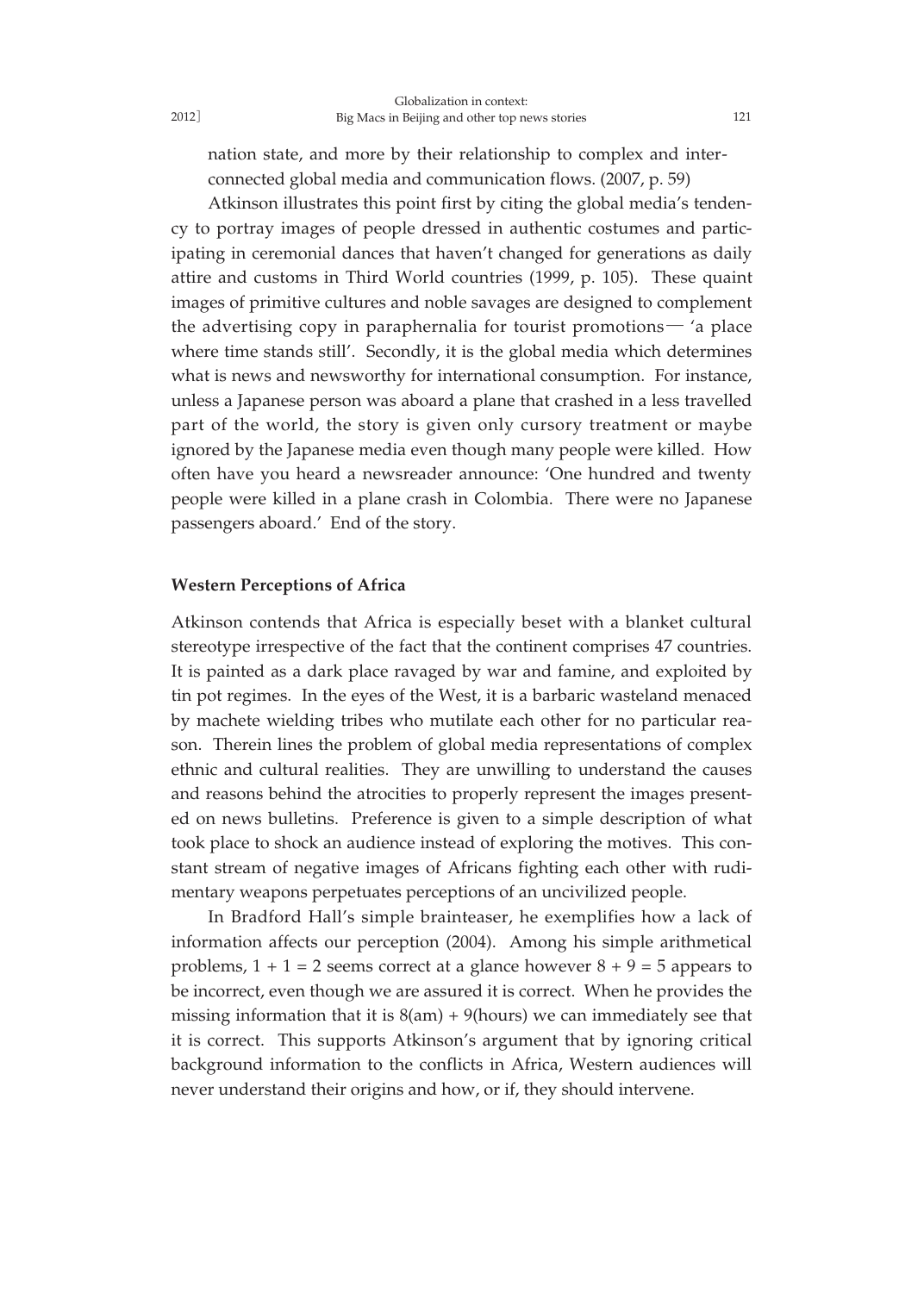#### **Complications for Aid**

Atkinson suggests that the consequence of skewed images of far-away conflicts is rendering improper aid response from the West, as decision makers in aid agencies are subject to public opinion for donations and where the aid is to be directed (1999, p. 107). She cites the example of relinquishing food aid distribution to local authorities as taking sides and actually helping warring groups in Liberia, Sierra Leone and Rwanda to starve out their opposition (1999, p. 107). Global media influences groups of people in the West whose impression of foreign cultures has a marked effect on aid policy strategies for the Third World. In most cases, the perception remains along the lines of having to bail out a helpless part of the world, which never seems to get better.

## **Third World Media**

As a counter measure, Atkinson supports people 'in the know', aid agencies such as Save the Children and Medicins Sans Fronteires who are imbedded in areas affected by conflict and are taking steps to educate journalists or to impose guidelines on how a disaster is reported in order not to flame the negative imagery of the Third World (1999, p. 108). Realistically, she concedes that apolitical aid agencies do not have the power to control media reportage as was exercised by the US military during the first Gulf War in 1991, or to even push for improvements in the methods and standards of reporting (1999, p. 108). Instead, she advocates the West funnel aid into development of the media in Third World countries so that more balanced information is disseminated locally and internationally (1999, p. 108). Already, local radio has been used as a tool for peace-building under the auspices of the United Nations to encourage groups in conflict to communicate with one another. On a broader scale, however, it is difficult to imagine a tiny broadcaster in Sierra Leone tilting at a large Western media conglomerates in order to re-educate an international audience on the real issues facing the Third World. But, if an empowered local media can promote change locally and contribute to an easing of conflict, global media may take notice and present more positive images of the Third World. After all, Hollywood audiences love a happy ending.

#### **Conclusion**

It would seem that while Atkinson and Yan are commenting on differing engagements of globalization in different parts of the world, both are cham-